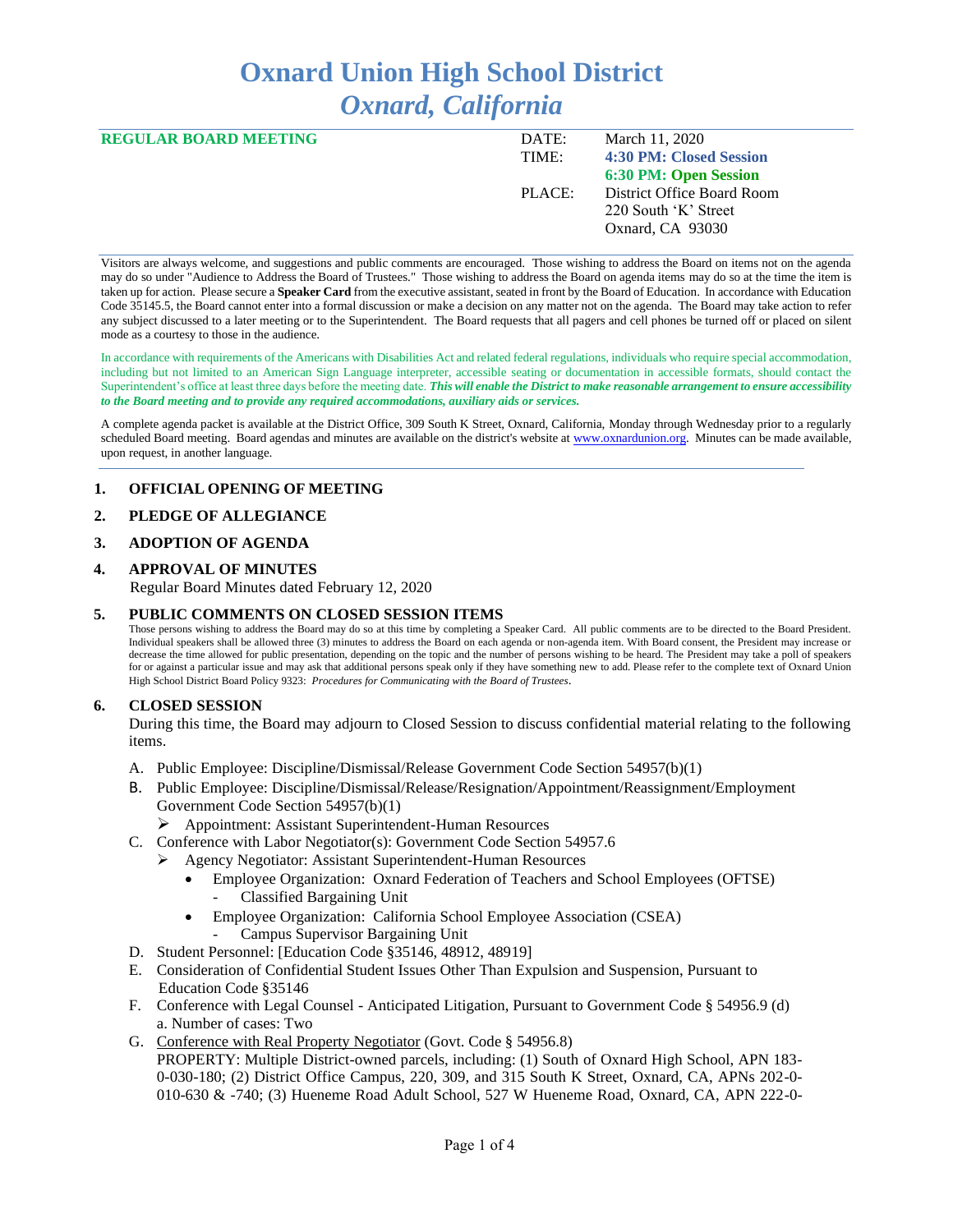Board Meeting Agenda March 11, 2020

> 082-625; (4) 280 and 300 Skyway Drive, Camarillo, CA, APN 230-0-130-105; and (5) 15 Stearman Street, Camarillo, CA, APN 230-0-130-115 AGENCY NEGOTIATOR: Jeff Weinstein, Assistant Superintendent Business Services and Dr. Joel Kirschenstein, Consultant Sage Realty Group Inc. NEGOTIATING PARTIES: To be determined UNDER NEGOTIATION: Price and terms of payment

# **7. RECONVENE IN PUBLIC: REPORT ON CLOSED SESSION ACTION**

## **8. RECOGNITION**

- ➢ Outstanding Student Hueneme High School
- ➢ Women's History Project Adolfo Camarillo High School
- ➢ Model Continuation School Frontier High School
- ➢ JAMZ Competitive Cheer National Champions Pacifica High School
- ➢ CIF Boys Soccer Champions Channel Islands High School

#### **9. PUBLIC COMMENTS TO ADDRESS THE BOARD OF TRUSTEES**

Those persons wishing to address the Board may do so at this time by completing a Speaker Card. All public comments are to be directed to the Board President. Individual speakers shall be allowed three (3) minutes to address the Board on each agenda or non-agenda item. With Board consent, the President may increase or decrease the time allowed for public presentation, depending on the topic and the number of persons wishing to be heard. The President may take a poll of speakers for or against a particular issue and may ask that additional persons speak only if they have something new to add. Please refer to the complete text of Oxnard Union High School District Board Policy 9323: *Procedures for Communicating with the Board of Trustees.*

#### **10. SUPERINTENDENT'S REPORT**

- a) Corona Virus Update
- b) March 28, 2020 Job Fair

# **11. STUDENT REPRESENTATIVE TO THE BOARD – ANTHONY FARFAN**

## **12. CONSENT CALENDAR**

#### **Business Services**

- **A.** Consideration of Approval of Purchase Orders and Direct Pays, February 3-March 2, 2020
- **B.** Consideration of Approval of Donations February 5-March 2, 2020
- **C.** Consideration of Approval of Mary Schillinger Proposal for Special Education
- **D.** Consideration of Approval of Contract Award to AAA Network Solutions, Inc. for District-Wide Technology Equipment (E-Rate), RFP 611
- **E.** Consideration of Approval of Contract Award to Byrom-Davey, Inc. for Tennis Courts Replacement at Oxnard High School, Bid 613
- **F.** Consideration of Approval of the Disposal of Surplus Asset Items, February 12, 2020 March 10, 2020
- **G.** Consideration of Approval of Amendment No. 2 to the Consultant Services Agreement Between OUHSD and NEWCO Foundation DBA RCMakes and RCTech
- **H.** Consideration of Approval of Purchase and Installation of Signage for 1800 Solar Drive
- **I.** Consideration of Approval of ACHS Band Uniform Storage Container
- **J.** Consideration of Approval for Contractors Schneider Electric & NSWC for 1800 Solar, Chilled Water Loop Flow Meters
- **K.** Consideration of Approval for Contractor Kiwitt's General Building for OHS Trellis Beam Project CO#1
- **L.** Consideration of Approval for Contractor Kiwitt's General Building for OHS Trellis Beam Project CO#2
- **M.** Consideration of Approval of Contractor Kiwitt's General Building for OHS Trellis Beam Project CO#3
- **N.** Consideration of Approval for Contractor CEC to Complete Phase 2 of Del Sol High School Advanced Site Prep
- **O.** Consideration of Approval for Hiring of Vehicle Mechanic 1
- **P.** Consideration of Approval for Arboles Care Tree Service to Provide Palm Tree Trimming at Various **Sites**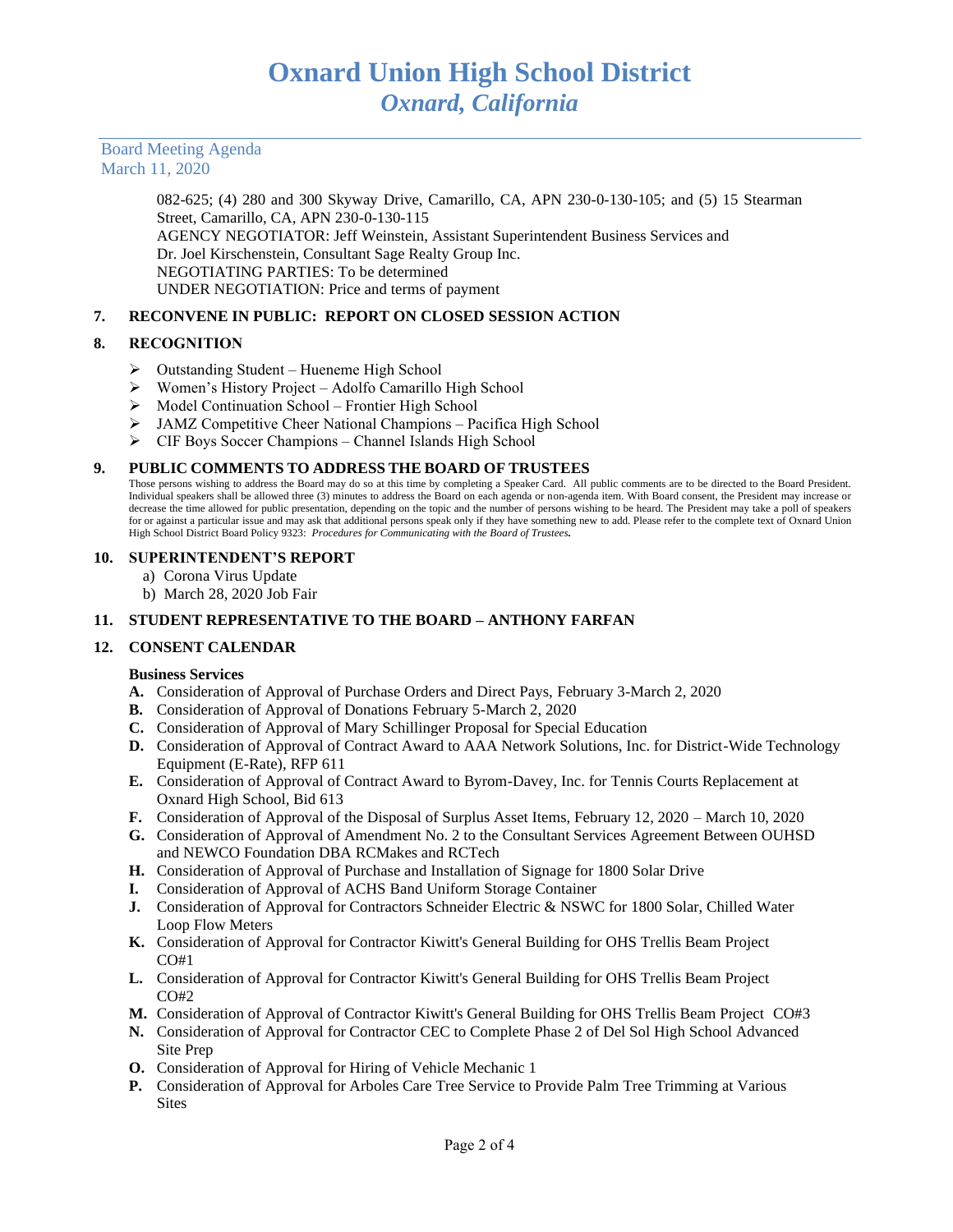## Board Meeting Agenda March 11, 2020

- **Q.** Consideration of Approval of Contractor CEC (California Electric Company) to Install Variable Frequency Drive Pump at PHS
- **R.** Consideration of Approval of Contract Award to NV5 for Special Inspection and Testing for OHS and PHS Lobby Entry Renovation Projects
- **S.** Consideration of Approval of Contract Change Order #3 to G2K Construction for Additional Phase One Lobby Security Enhancements at ACHS, CIHS and HHS
- **T.** Consideration of Approval of Contract Award to Allen Electric Company to Upgrade Electrical Service to RMHS Library Building HVAC Units
- **U.** Consideration of Approval of Contract Change Order #4 to ReGreen Corporation for Additional Proposition 39 Energy Efficiency Lighting Work at HHS, OHS & RMHS
- **V.** Consideration of Approval of Contract Award to Pro Fab Construction to Replace Modular Ramps and Stairs at ACHS and HHS
- **W.** Consideration of Approval of Contract Change Order #5 to Indoor Environmental Systems for Code Upgrades at OHS, PHS and RMHS
- **X.** Consideration of Approval of Contract Award to Sports Facilities Group to Retrofit CIHS Gymnasium Basketball Backboards
- **Y.** Consideration of Approval of Contract Award to Sports Facilities Group to Renovate Rio Mesa HS Gym Locker-room Lockers
- **Z.** Consideration of Approval of Contract Award to Clean Cut Painting for FHS Admin Bldg Exterior and OHS Admin Bldg Exterior Trellis
- **AA.** Consideration of Approval of Contract Award to Pro Fab Construction to Replace Modular Gutters at Frontier HS on 20 Classroom Buildings
- **BB.** Consideration of Approval of Purchase Award to Famcon for ACHS Site Fire Suppression System Piping
- **CC.** Consideration of Approval of Contract Change Order #1 to G2K Construction to Add the RMHS Lobby Renovation to the Phase Two Lobby Security Enhancement Projects

## **Educational Services**

- **DD.** Consideration of Approval of Non -Public Schools (NPS) Placements, According to the Students' IEP Teams and the Director of Special Education
- **EE.** Consideration of Approval of the Renewal of Student Professional Nursing Assistant Education/Business Associate Agreement with Glenwood Care Center
- **FF.** Consideration of Approval Adult Education Course Approval (A-22): Including a New Course in Caregiver/Home Care Aide
- **GG.** Consideration of Approval of Out of State/Country Field Trips: CIHS Cross Country Team to Portland, OR Sept 24, 2020 -Sept 26, 2020 NIKE Portland XC Race
- **HH.** Consideration of Approval of Renewal Memorandum of Understanding between Oxnard Union High School District and Learn 4 Life – 2020 Summer School
- **II.** Consideration of Approval of Renewal Memorandum of Understanding (MOU) between the Ventura Unified School District as the Local Education Agency for the Ventura County Indian Education Consortium (Provider) and the Oxnard Union High School District (Partner District)
- **JJ.** Consideration of Approval of Stipulated Student Expulsions by Agreement of the School Principal, the Student, and the Students' Parent/Guardian, as per Board Policy 5144, Section 22

## **Human Resources**

**KK.** Consideration of Approval of Personnel Items

## **Board Policies**

- **LL.** Consideration of Approval of the Revisions to Board Bylaw 9312: *Board Bylaws*, as presented, and that a New Board Bylaw 9311: *Administrative Regulations* be adopted, [Second Reading]
- **MM.**Consideration of Revision of Oxnard Union High School District Board Bylaw 9320: *Meetings and Notices* [First Reading]
- **NN.** Consideration of Approval of Revisions of Board Policy 3513.3 *Tobacco Free Schools* [First Reading]
- **OO.** Consideration of Adoption of New Board Policy 5141.22 *Infectious Diseases* [First Reading]